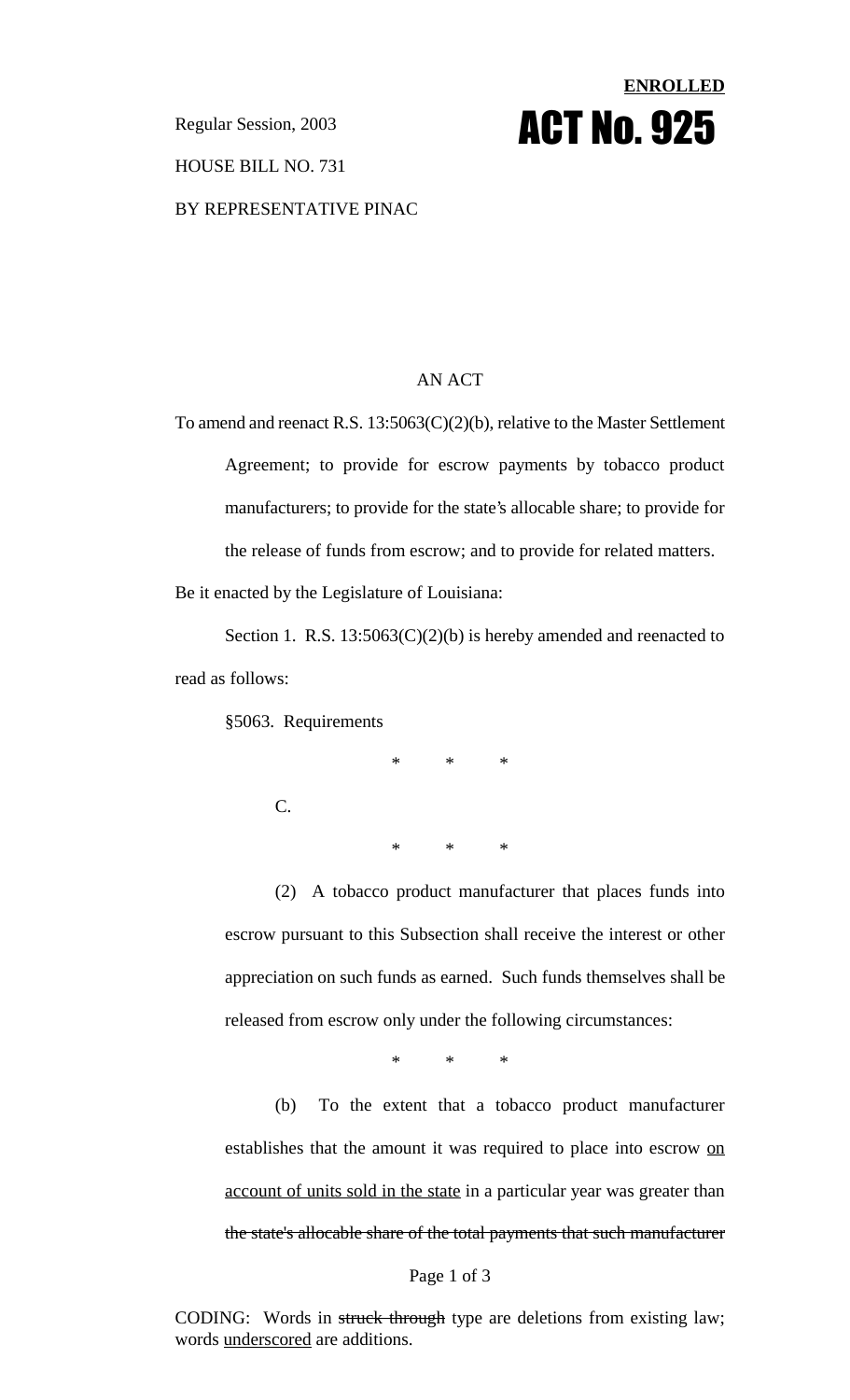would have been required to make in that year under the Master Settlement Agreement (as determined pursuant to section  $IX(i)(2)$  of the Master Settlement Agreement, and before any of the adjustments or offsets described in section  $IX(i)(3)$  of that agreement other than the inflation adjustment) the Master Settlement Agreement payments, as determined pursuant to section IX(i) of that agreement, including after final determination of all adjustments, that such manufacturer would have been required to make on account of such units sold had it been a participating manufacturer, the excess shall be released from escrow and revert back to such tobacco product manufacturer; or

\* \* \*

Section 2. If this Act or any provision of the amendment to R.S.  $13:5063(C)(2)(b)$  as amended by this Act is held by a court of competent jurisdiction to be unconstitutional, R.S.  $13:5063(C)(2)(b)$  shall be deemed to be repealed in its entirety. If R.S.  $13:5063(C)(2)$  is thereafter held by a court of competent jurisdiction to be unconstitutional, this Act shall be deemed repealed and R.S.  $13:5063(C)(2)(b)$  shall be restored as if no such amendments had been made. Neither any holding of unconstitutionality nor the repeal of R.S. 13:5063(C)(2)(b) shall affect, impair, or invalidate any other portion of R.S. 13:5063 or the application of such Section to any other person or circumstance, and such remaining portions of R.S. 13:5063 shall at all times continue in full force and effect.

Section 3. This Act shall become effective upon signature by the governor or, if not signed by the governor, upon expiration of the time for bills to become law without signature by the governor, as provided in Article III, Section 18 of the Constitution of Louisiana. If vetoed by the governor and

#### Page 2 of 3

CODING: Words in struck through type are deletions from existing law; words underscored are additions.